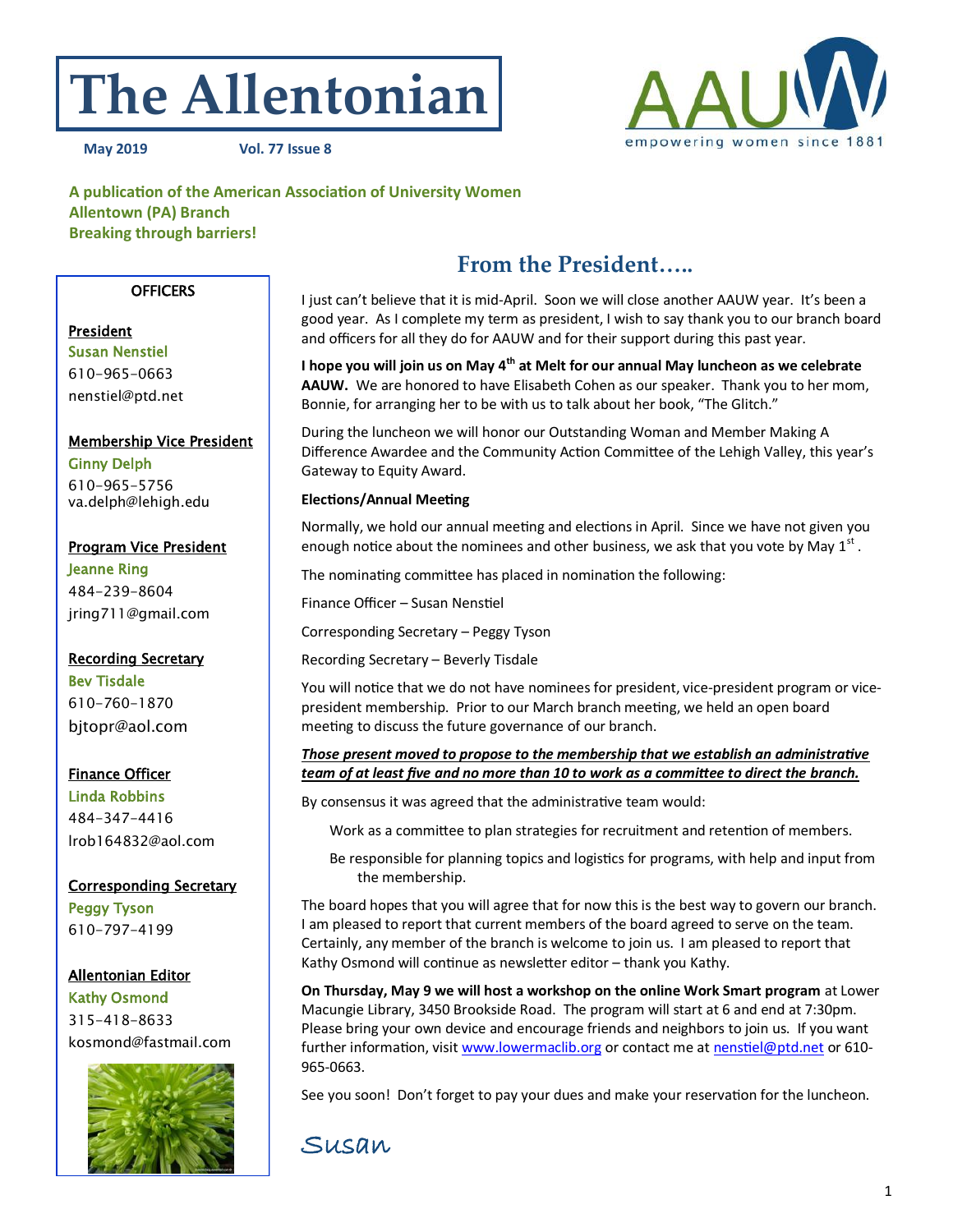# **enfown AAUW Annual Spring Luncheon**



Saturday, May 4, 2019 at Melt  $-$  2<sup>nd</sup> floor Promenade Shops, Center Valley, PA (Take elevator or stairs)

Elisabeth Cohen will speak about her life as a writer, and her book, *The Glitch: A Novel*, coming out in paperback this April.

Books will be available for purchase and signing.

Doors open at 11:00 am. Food served family style Cost \$25.00 Send your check payable to **AAUW Allentown** to: Linda Robbins 414 Kenilworth Court Bethlehem, PA 18018-6360 by April 30th

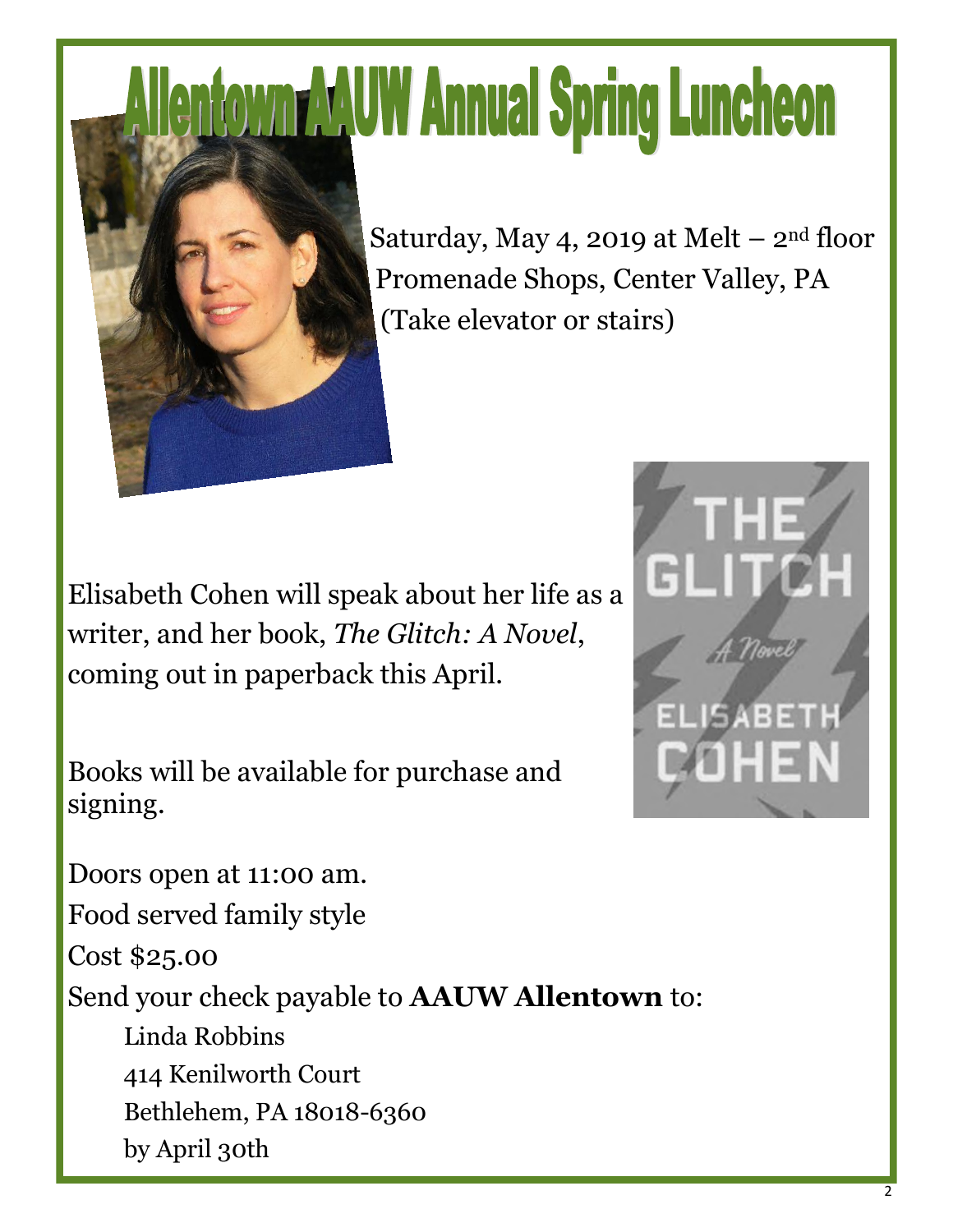

*Lesley Lojko, Public Policy Chair*

*From Deborah J. Vagins AAUW Senior Vice President of Public Policy & Research…….*

April is Sexual Assault Awareness Month, making it an important time to focus on making workplaces safer for all workers. Yesterday, I spoke at the House Democrats' 2019 Issues Conference on the work Congress needs to take on to ensure the economic security and safety of women.

Two vital bills in this effort saw movement this week:

The Be HEARD Act, introduced on Tuesday, would provide new protections against all forms of workplace harassment, including sexual harassment.

The Equality Act, which has now received hearings in the House Judiciary and Education and Labor Committees, would, among other things, ensure workers cannot be harassed or discriminated against based on their gender identity and sexual orientation.

Both bills aim to strengthen existing civil rights laws and expand these laws' coverage and enforcement, with the goal of ensuring all people can work in a workplace free from discrimination, including harassment of any kind.

AAUW will continue to advocate for the full range of legislation needed to make equality in the workplace a reality for women.

Onward!

*Five years ago this week, the Senate failed to pass the Paycheck Fairness Act. We can't let history repeat itself! Put the pressure on your senators to pass the Paycheck Fairness Act by sending an email — or better yet, take advantage of the upcoming recess to schedule a meeting while your senators are at home. Our new Paycheck Fairness Act Quick Facts are a great tool to use for talking points or as a leave-behind at a meeting with your legislators.*

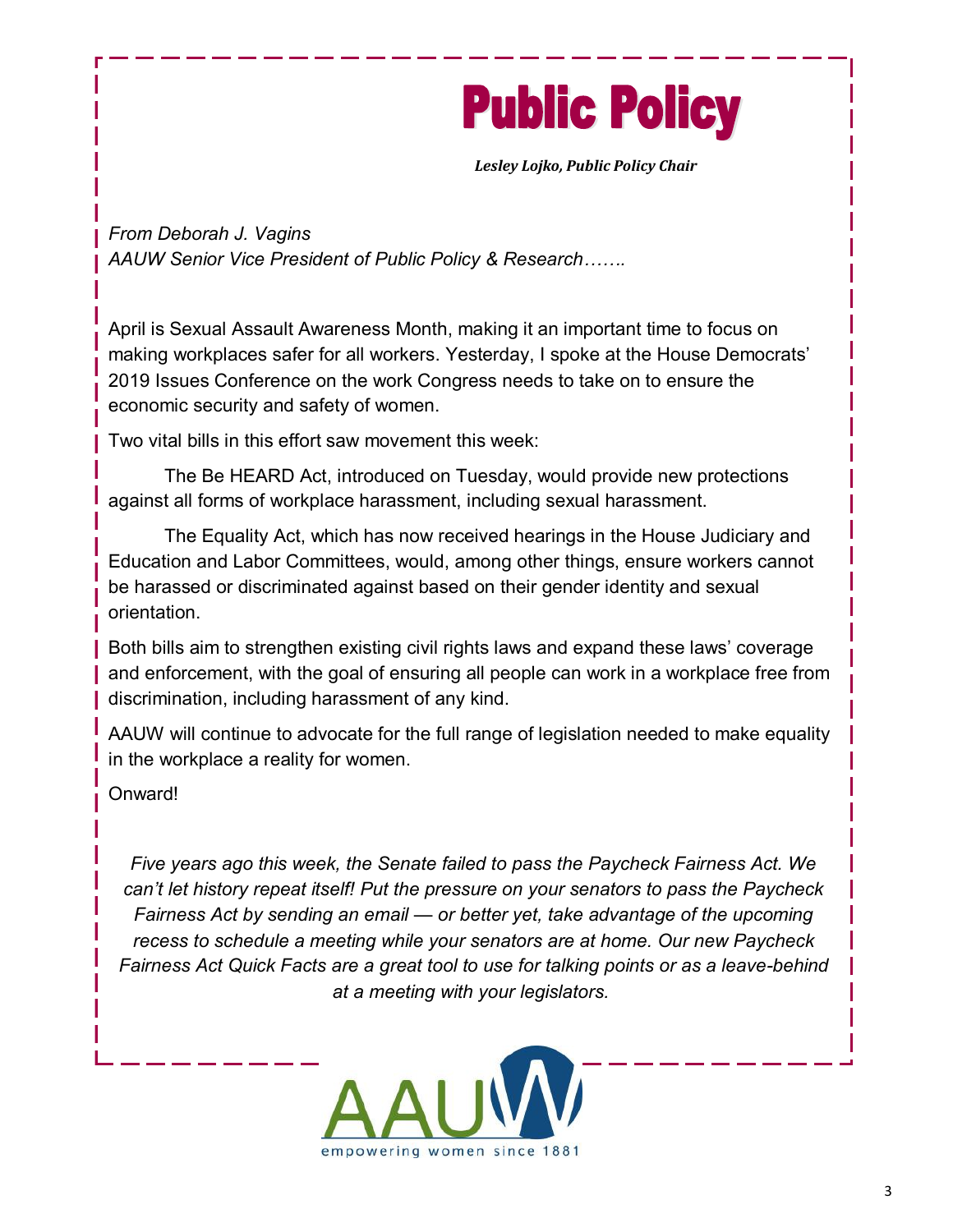# **Study/Interest Groups**

|                          | <b>Women's Literature</b>         | <b>THE DAY</b>                         |
|--------------------------|-----------------------------------|----------------------------------------|
| Date/Time:               | Potluck Lunch                     | <b>THE WORLD</b><br><b>CAME TO TOW</b> |
|                          | May 20, noon                      | $9/11_{1N}$                            |
| Hostess:                 | <b>Margie Weiss</b>               | <b>GANDER, NEWFOUNDLAI</b>             |
|                          | 610-398-2135                      | <b>JIM DEFEDE</b>                      |
| Book:                    | The Day the World Came to Town    |                                        |
|                          | by Jim DeFede                     |                                        |
| Facilitator:             | Peggy Tyson                       |                                        |
| New members are welcome. |                                   |                                        |
|                          | Please call hostess if attending. |                                        |
|                          |                                   |                                        |



Literature of the Past and Present

Leader: Annette Bonstedt (610-395-5974)

Planning/Luncheon for the 2019-2020 book group meetings

Thursday, May 16, 12:30 pm Hostess: Lesley Lojko, 932 Donald Drive, Emmaus, (610-965-6337) Members are asked to bring a sweet or savory dish to share. New members are welcome. Please call Annette if attending.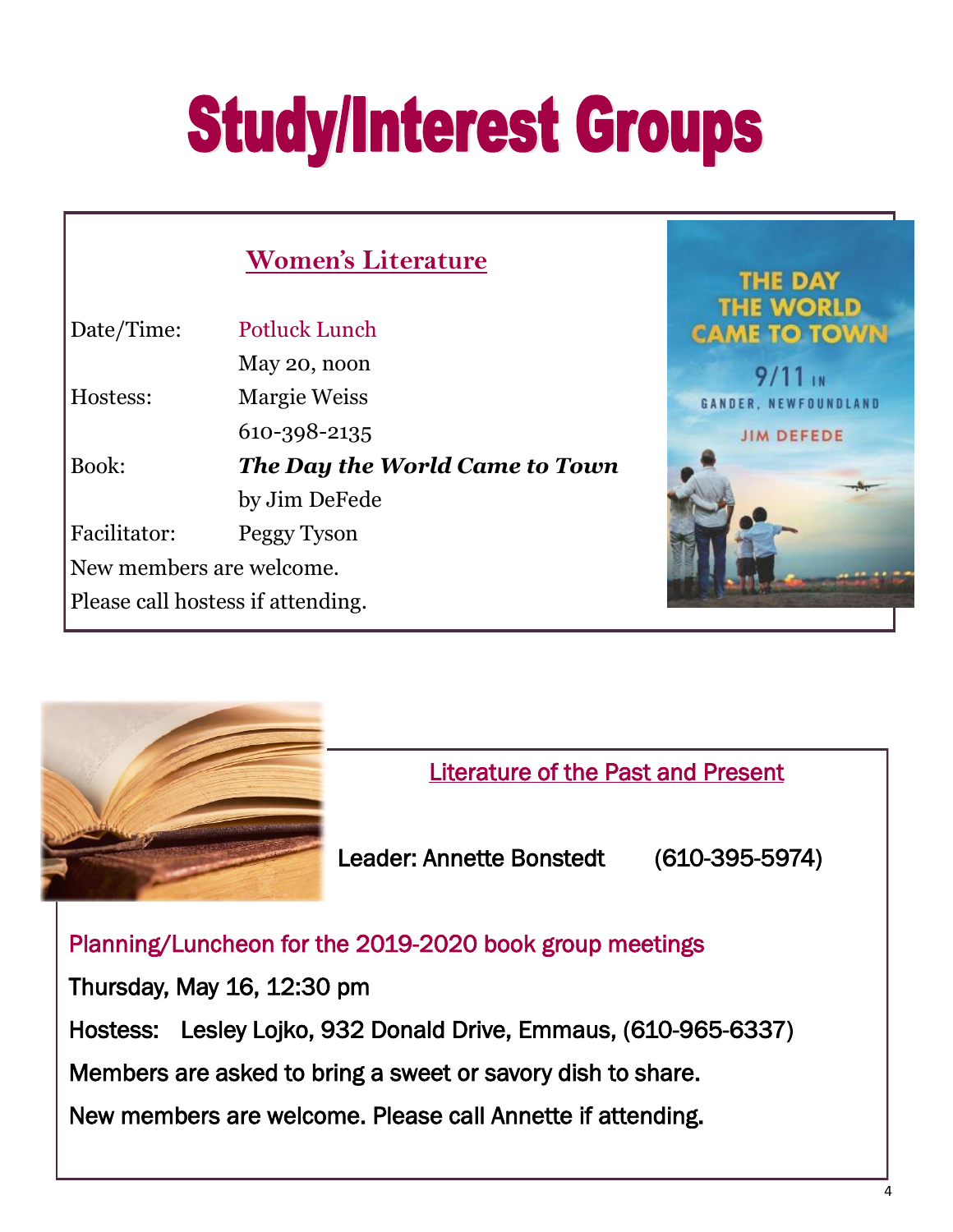

# **Legal Advocacy Fund**

*Nancy Moffett, Legal Advocacy Chair*

## **The Supreme Court Finally Addresses the Rizo Case … in Part.**

Aileen Rizo's Fight for Fair Pay Continues.

On August 30, 2018, Fresno County Superintendent of Schools filed a petition for appeal with the Supreme Court of the United States to challenge the decision of the U.S. Court of Appeals for the Ninth Circuit, which had found in favor of Aileen Rizo's Equal Pay Act case. The Ninth Circuit had held that using prior salary alone, as a "factor other than sex" or in combination with other factors, cannot justify a wage differential under the Equal Pay Act.

On February 25, 2019, the Supreme Court vacated and remanded the Ninth Circuit's decision, which means that they determined that the Ninth Circuit's decision was flawed. It was sent back to the appellate court for additional review. The Court arrived at this conclusion without reviewing the merits of the equal pay case, focusing solely on the second issue before the Court, which was whether a federal court can count the vote of a judge who dies before the decision is issued. This was relevant because the judge who authored the Ninth Circuit decision died on March 29, 2018, although he had voted and issued his opinion prior to his death.

AAUW has been fighting for Rizo and others by advocating for pay equity and fairness in compensation and benefits as a means to achieve economic self-sufficiency for all women. We will continue to support her case through our legal case support program.

## **Why Rizo Matters**

Basing pay on salary history can perpetuate the pay gap because women are typically paid less than men. If an employer bases the salary of a new employee on past wages, any prior discrimination in those wages is carried forward. This domino effect perpetuates pay inequity and has an impact on a woman's economic security. Rizo's case sheds light on this important yet often unrecognized factor contributing to the pay gap.

# **Please Help the Editor!**

I would hate to miss a submission to *The Allentonian*. To reduce that possibility, please put "Allentonian" (without quotation marks) in the subject line of your email.

Thank you VERY much,

Kathy

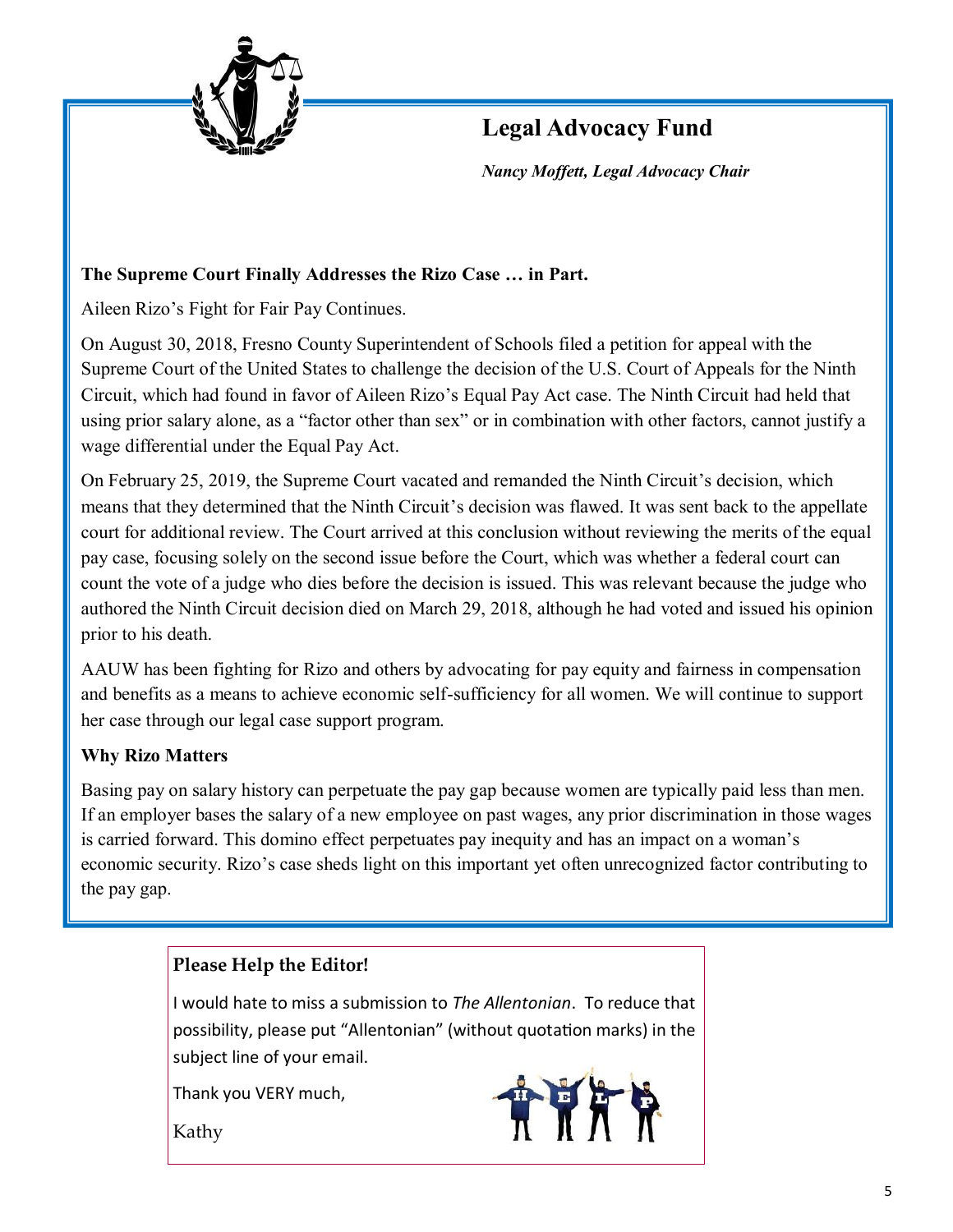

# **LEADERSHIP**

*Closing the gender gap in leadership opportunities*

AAUW is building a comprehensive set of tools and trainings that will help member leaders be better advocates in their AAUW roles and beyond.



AAUW supports members by offering formal training and opportunities to help volunteers lead at the branch, state, and national levels.

Leader Essentials

In-person Trainings

Member Trainers Program

Webinars

| <b>GOAL A: Bolster the</b><br>participation of girls and<br>women in leadership roles<br>throughout their lives.             | 1 Empower early and midcareer women to seek and succeed in leadership<br>opportunities.<br>2 Expand leadership opportunities for women over 55 years of age or retired.                                                              |
|------------------------------------------------------------------------------------------------------------------------------|--------------------------------------------------------------------------------------------------------------------------------------------------------------------------------------------------------------------------------------|
| <b>GOAL B:</b> Advance the<br>number of women in<br>leadership, particularly in<br>education and nonprofit<br>organizations. | 1 Become a national resource on the impact of leadership development activities for<br>the advancement of women into leadership roles.<br>2 Increase the inclusion and numbers of women serving on governing and advisory<br>boards. |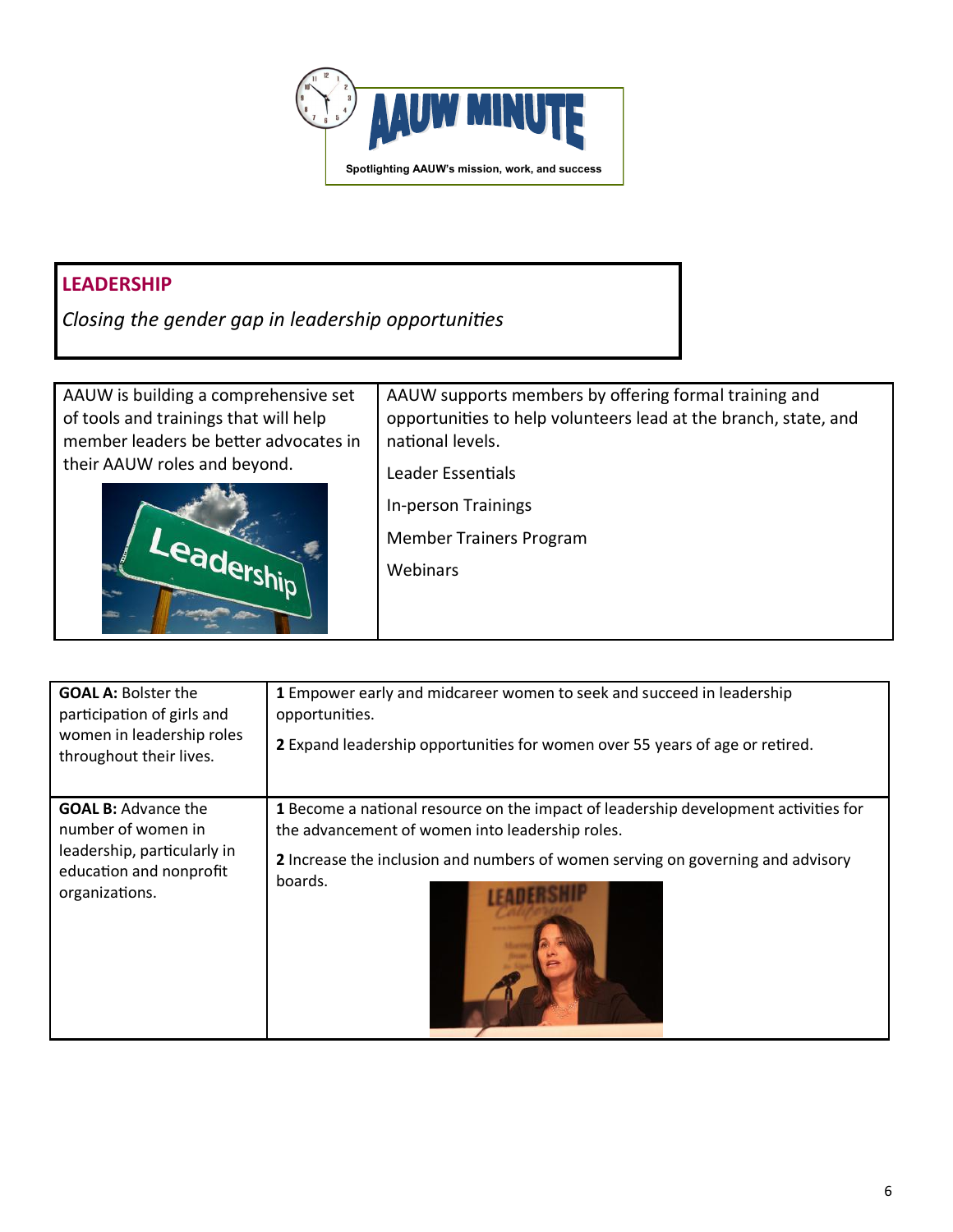

# **Don't forget to support AAUW when you shop at Dan Schantz!**





NO PAPER NECESSARY !!! PLEASE DOWNLOAD OUR APP ON THE GOOGLE PLAY STORE OR THE APPLE APP STORE. IT IS FREE AND WILL MAKE IT HASSLE FREE WHEN SHOPPING AT DAN SCHANTZ GREENHOUSE AND DONATING TO YOUR FAVORITE **ORGANIZATION!** 

### *The Allentonian*

**Please submit news and announcements to the editor, Kathy Osmond, at [kosmond@fastmail.com](#page-7-0)** *Deadline is May 15 for the April issue* **Check the website for updated information and to read** *The Allentonian* **online.**  *Allentown Branch Website: [http://allentown](http://allentown-pa.aauw.net)-pa.aauw.net*

> **Allentown Branch email address is: [aauwallentown@yahoo.com](mailto:aauwallentown@yahoo.com) National Website: [www.aauw.org](http://www.aauw.org) State Website: aauw-[pa.aauw.net/](#page-7-0)**

> > **AAUW Member helpline: 800-326-AAUW**

**AAUW MISSION STATEMENT**

*AAUW advances equity for women and girls through advocacy, education, philanthropy, and research.*

**AAUW DIVERSITY STATEMENT**

In principle and in practice, AAUW values and seeks a diverse membership. There shall be no barriers to full participation in this organization *on the basis of gender, race, creed, age, sexual orientation, national origin, disability, or class.*

**AAUW LAF/EF**

**AAUW LEGAL ADVOCACY FUND [aauw.org/what](#page-7-0)-we-do/legal-resources/**

*provides funding and a support system for women seeking judicial redress for sexual discrimination.*